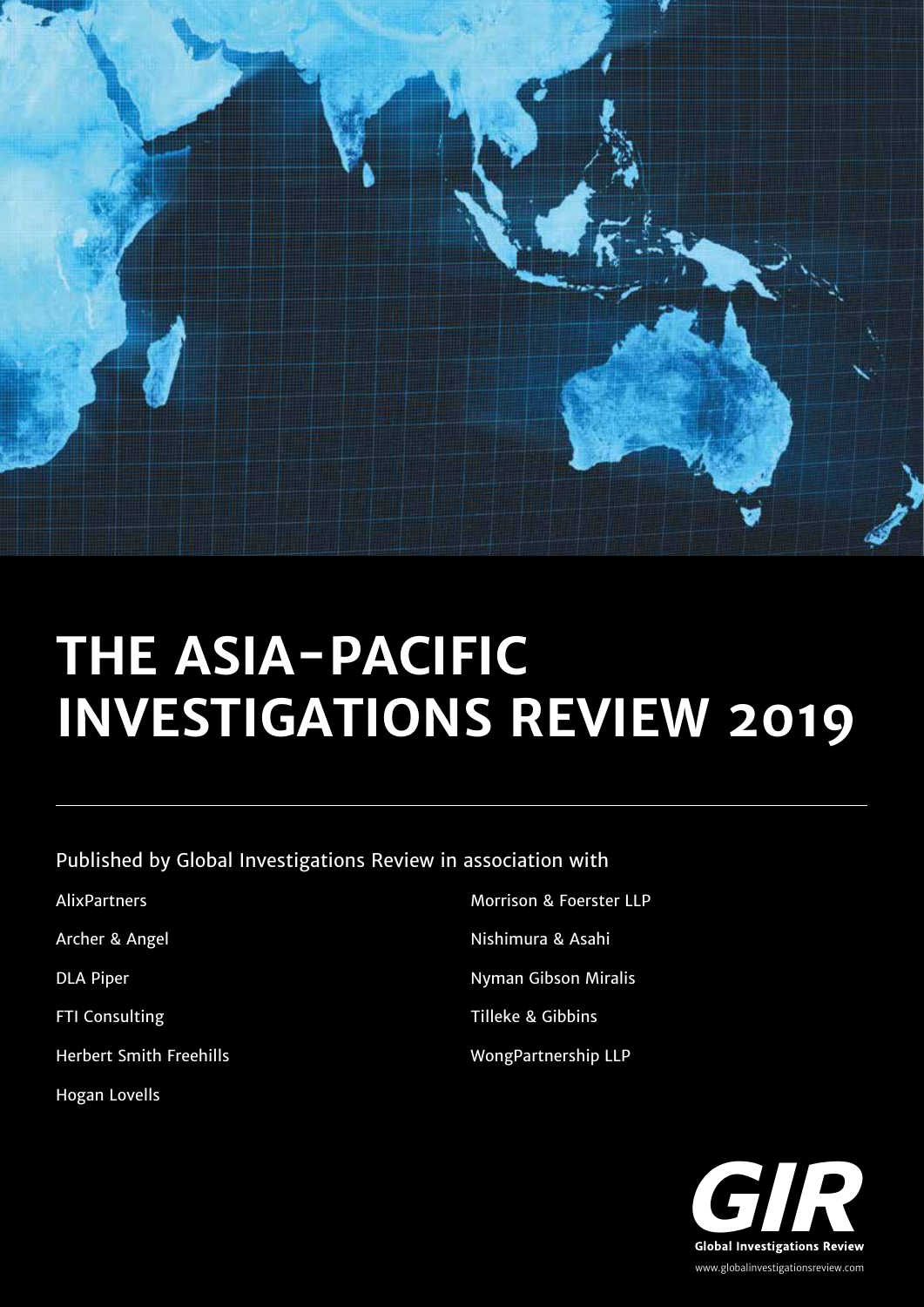# **The Asia-Pacific Investigations Review 2019**

A Global Investigations Review Special Report

Reproduced with permission from Law Business Research Ltd This article was first published in October 2018 For further information please contact Natalie.Clarke@lbresearch.com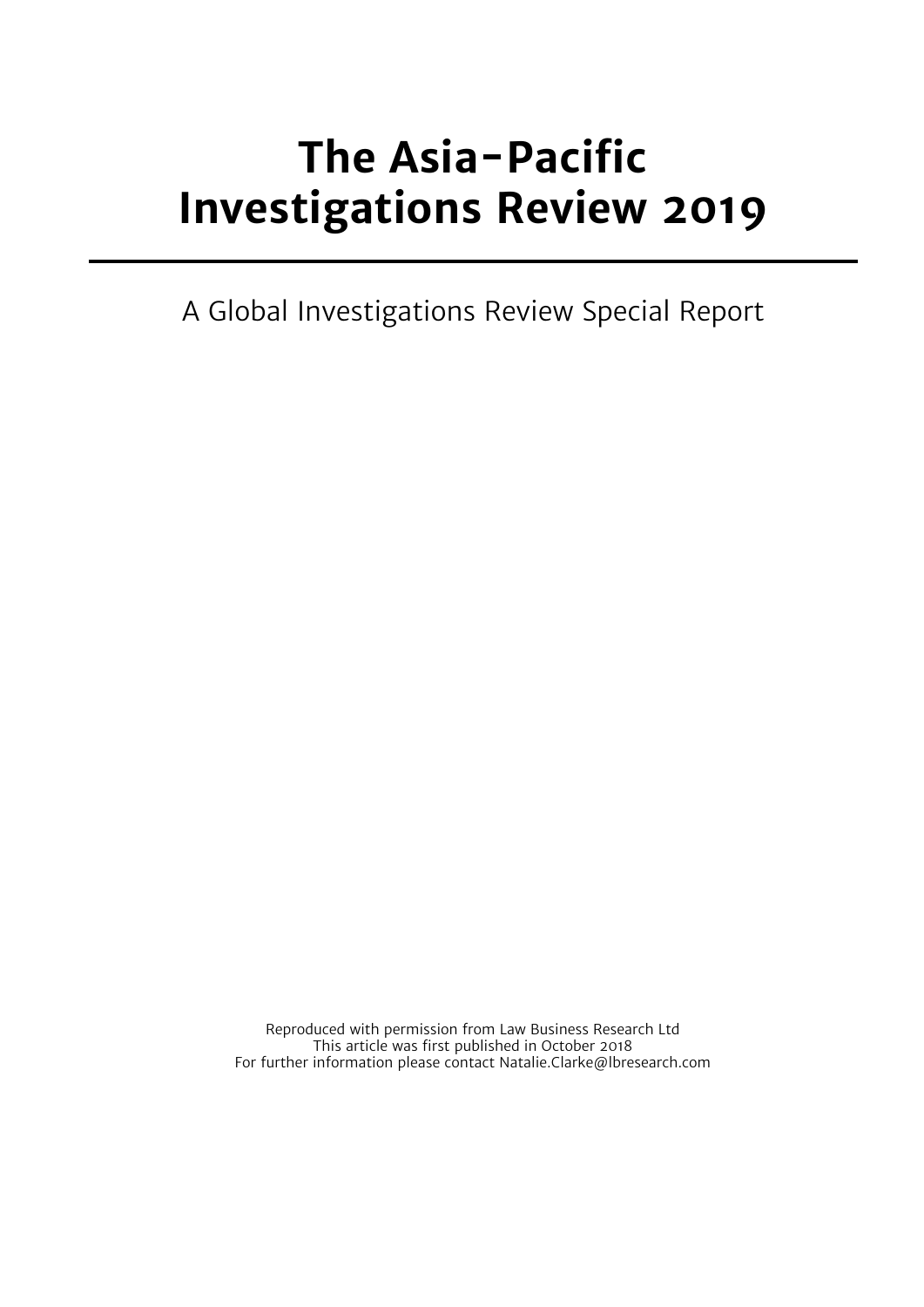# **The Asia-Pacific Investigations Review 2019**

**Senior business development manager** Nicholas O'Callaghan **GIR Insight business development manager** Edward Perugia edward.perugia@globalinvestigationsreview.com Tel: +1 202 831 4658

**Head of production** Adam Myers **Deputy head of production** Simon Busby **Chief subeditor** Jonathan Allen **Editorial coordinator** Hannah Higgins **Production editor** Gina Mete **Subeditor** Charlotte Stretch

**Editor, Global Investigations Review** Marieke Breijer **Editor in chief** David Samuels

**Cover image credit:** ismagilov/iStock/Thinkstock

### **Subscription details**

To subscribe please contact: Tel: +44 20 3780 4242 Fax: +44 20 7229 6910 subscriptions@globalinvestigationsreview.com

No photocopying. CLA and other agency licensing systems do not apply. For an authorised copy contact Edward Perugia (edward.perugia@globalinvestigationsreview.com)

The information provided in this publication is general and may not apply in a specific situation. Legal advice should always be sought before taking any legal action based on the information provided. This information is not intended to create, nor does receipt of it constitute, a lawyer–client relationship. The publishers and authors accept no responsibility for any acts or omissions contained herein. Although the information provided is accurate as of August 2018 be advised that this is a developing area.

© 2018 Law Business Research Limited



ISBN: 978-1-78915-108-4

Printed and distributed by Encompass Print Solutions Tel: 0844 2480 112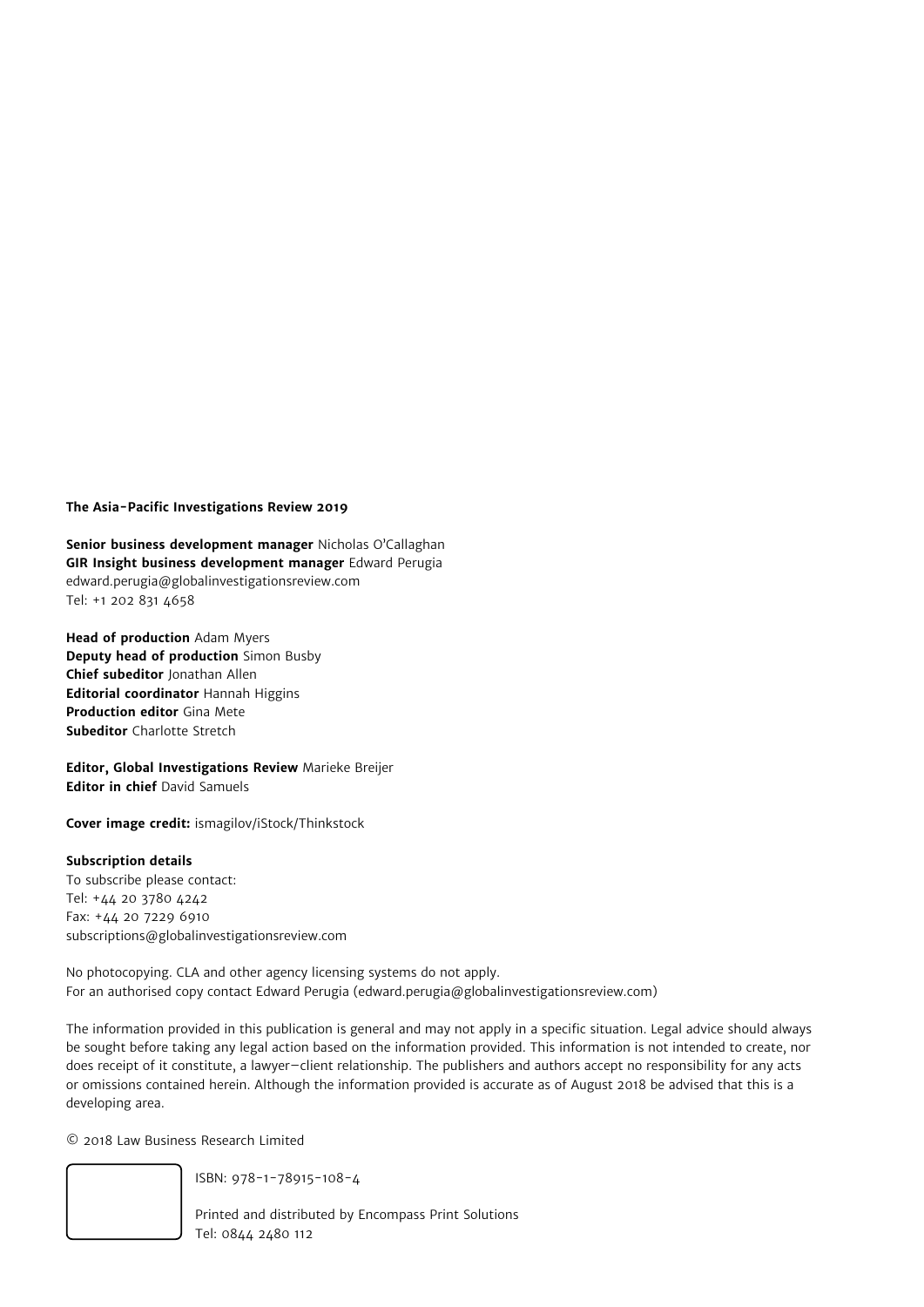# **The Asia-Pacific Investigations Review 2019**

Published in association with:

AlixPartners

Archer & Angel

DLA Piper

FTI Consulting

Herbert Smith Freehills

Hogan Lovells

Morrison & Foerster LLP

Nishimura & Asahi

Nyman Gibson Miralis

Tilleke & Gibbins

WongPartnership LLP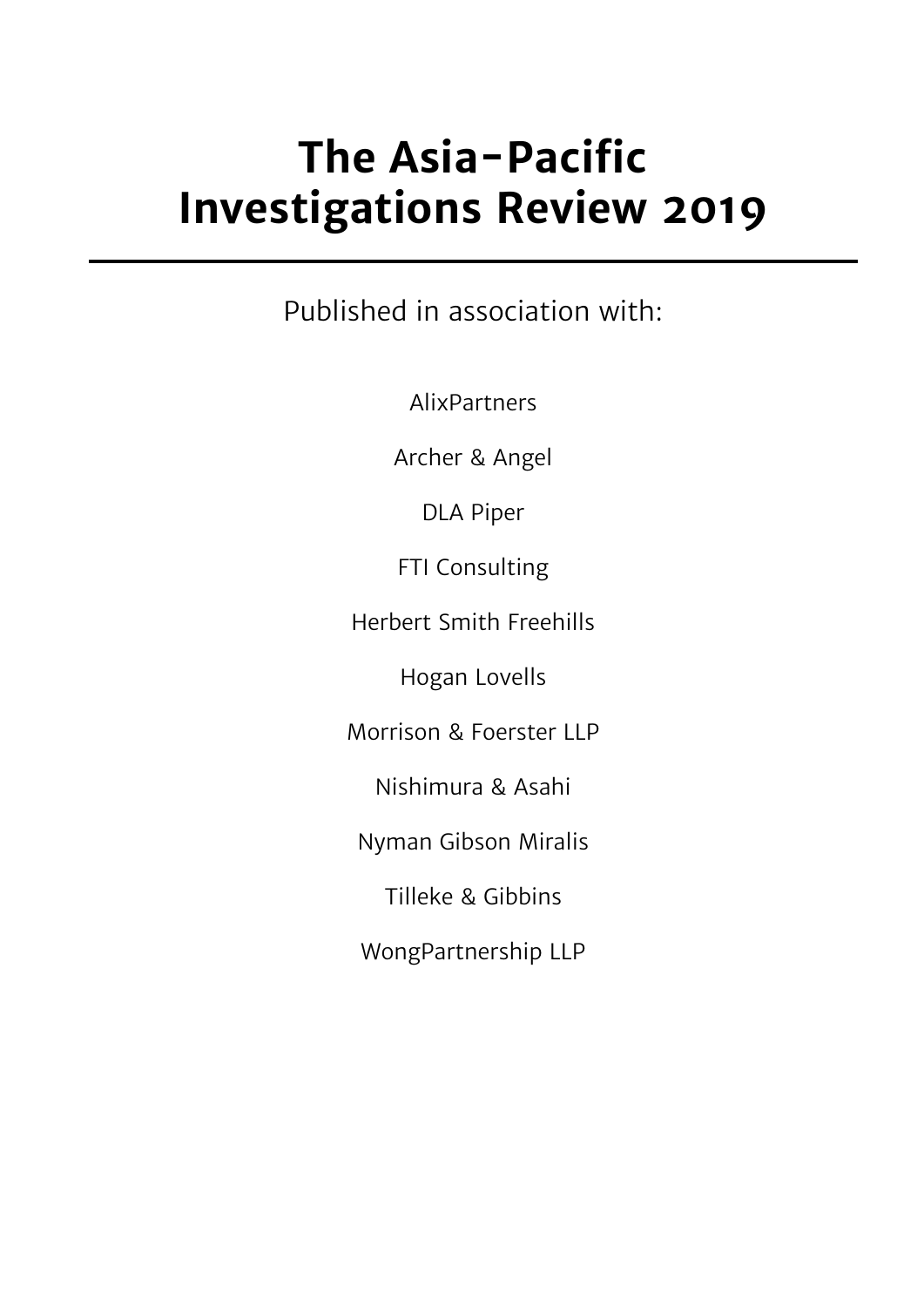# **Contents**

# **Cross-Border Overviews**

| Data Privacy and Transfer in Investigations1        | India: Internal Investigations 39                   |
|-----------------------------------------------------|-----------------------------------------------------|
| Daniel P Levison, David Hambrick and Daniel Steel   | Srijoy Das, Disha Mohanty and Harsahib Singh Chadha |
| Morrison & Foerster LLP                             | Archer & Angel                                      |
| <b>Deferred Prosecution Agreements: Practical</b>   | Indonesia: Anti-Bribery and Corruption Trends45     |
|                                                     | Maurice Burke, David Gargaro and Dyah Paramita      |
| Jarrod Baker and Beth Junell                        | Hogan Lovells                                       |
| FTI Consulting                                      |                                                     |
| Forensic Accounting in Cross-Border                 | Kaku Hirao                                          |
|                                                     | Nishimura & Asahi                                   |
| Colum Bancroft and Edward Boyle                     | Laos: Anti-Corruption Laws Key to Economic          |
| AlixPartners                                        |                                                     |
| The Parameters of Privilege in                      | Dino Santaniello                                    |
| Multi-Jurisdictional Investigations 17              | Tilleke & Gibbins                                   |
| Kyle Wombolt, Christine Cuthbert and Anita Phillips | <b>Myanmar: Continuing the Fight against</b>        |
| <b>Herbert Smith Freehills</b>                      |                                                     |
|                                                     | Sher Hann Chua and Nwe Oo<br>Tilleke & Gibbins      |
| <b>Country Chapters</b>                             | <b>Singapore: Handling Financial Services</b>       |
| Australia: An Increasingly Global Approach 23       |                                                     |
| Dennis Miralis and Phillip Gibson                   | Joy Tan and Koh Swee Yen                            |
| Nyman Gibson Miralis                                | WongPartnership LLP                                 |
| Australia: Handling Internal Investigations29       |                                                     |
| Rani John, James Morse and Natalie Caton            | <b>Michael Ramirez</b>                              |
| <b>DLA Piper</b>                                    | Tilleke & Gibbins                                   |
|                                                     |                                                     |
| David Mol                                           | John Frangos                                        |
| Tilleke & Gibbins                                   | Tilleke & Gibbins                                   |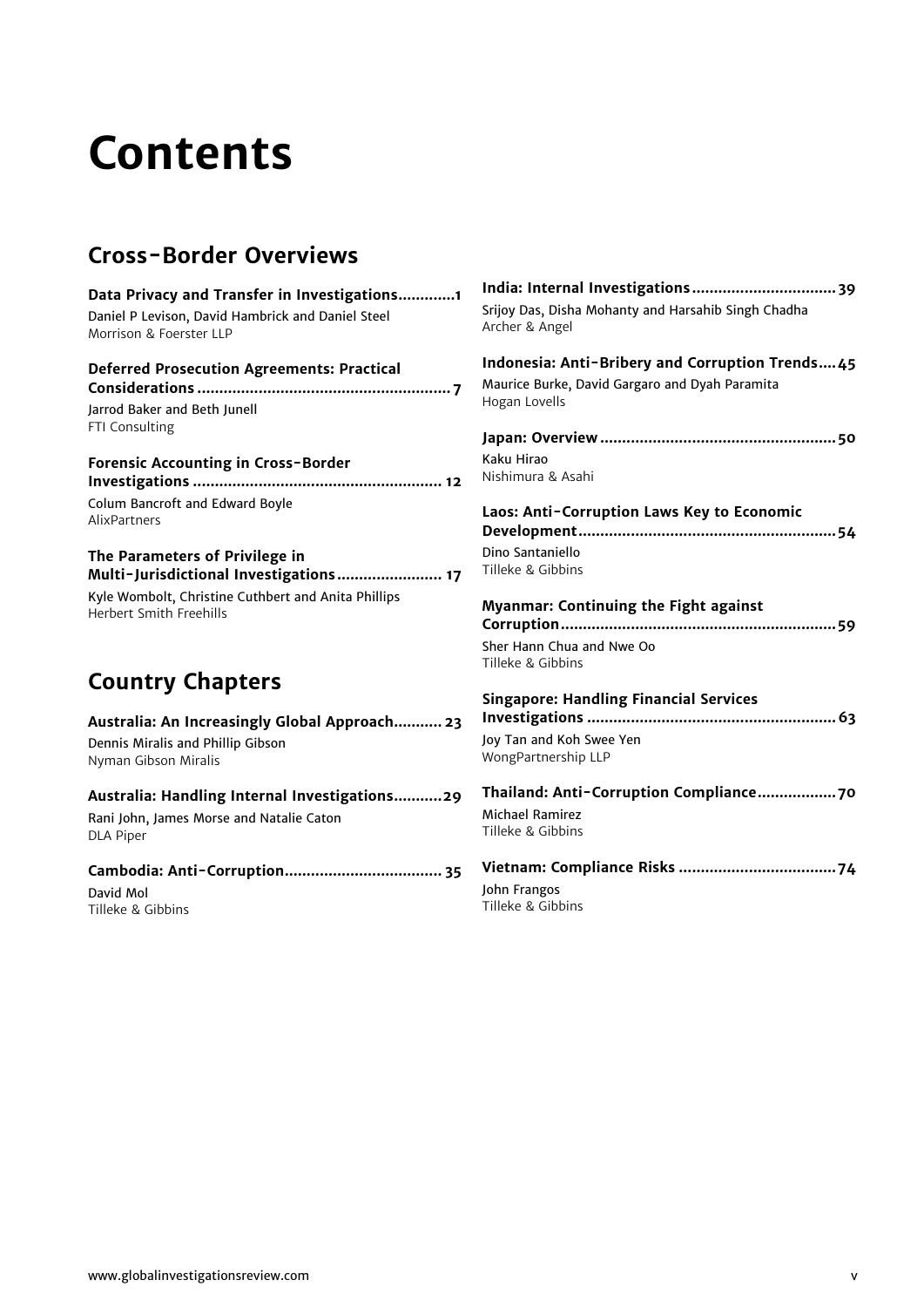# **Preface**

*Global Investigations Review* is the hub of the international investigations community, bringing practitioners together through our journalists' daily news, GIR Insight resources and GIR Live events. *GIR* gives our subscribers – mainly in-house counsel, private practice lawyers, government enforcement agencies and forensics advisers – the most readable explanation of all the cross-border developments that matter, enabling them to stay on top of their game. Over the past 12 months, our reporters have conducted roundtables on the cost of investigations and the future of investigations firms, interviewed government enforcers, refreshed our surveys showcasing Women in Investigations and the top firms in investigations (the GIR 100) and – after a successful court decision – obliged the DOJ to release the names of unsuccessful candidates for Foreign Corrupt Practices Act monitorships.

Complementing our journalists' original work, this annual report gives readers the 'front-line' view from selected practitioners. Each is invited to reflect on the complex issues that they – and their in-house clients – face in internal and government investigations every day. All authors are leaders in their field and we are grateful to them all for their time and energy. We encourage readers and co-authors to share feedback and comments.

If you would like to get involved in future editions or have thoughts for us, please contact edward.perugia@globalinvestigationsreview.com.

We hope you enjoy reading *The Asia-Pacific Investigations Review 2019*.

*Global Investigations Review* London August 2018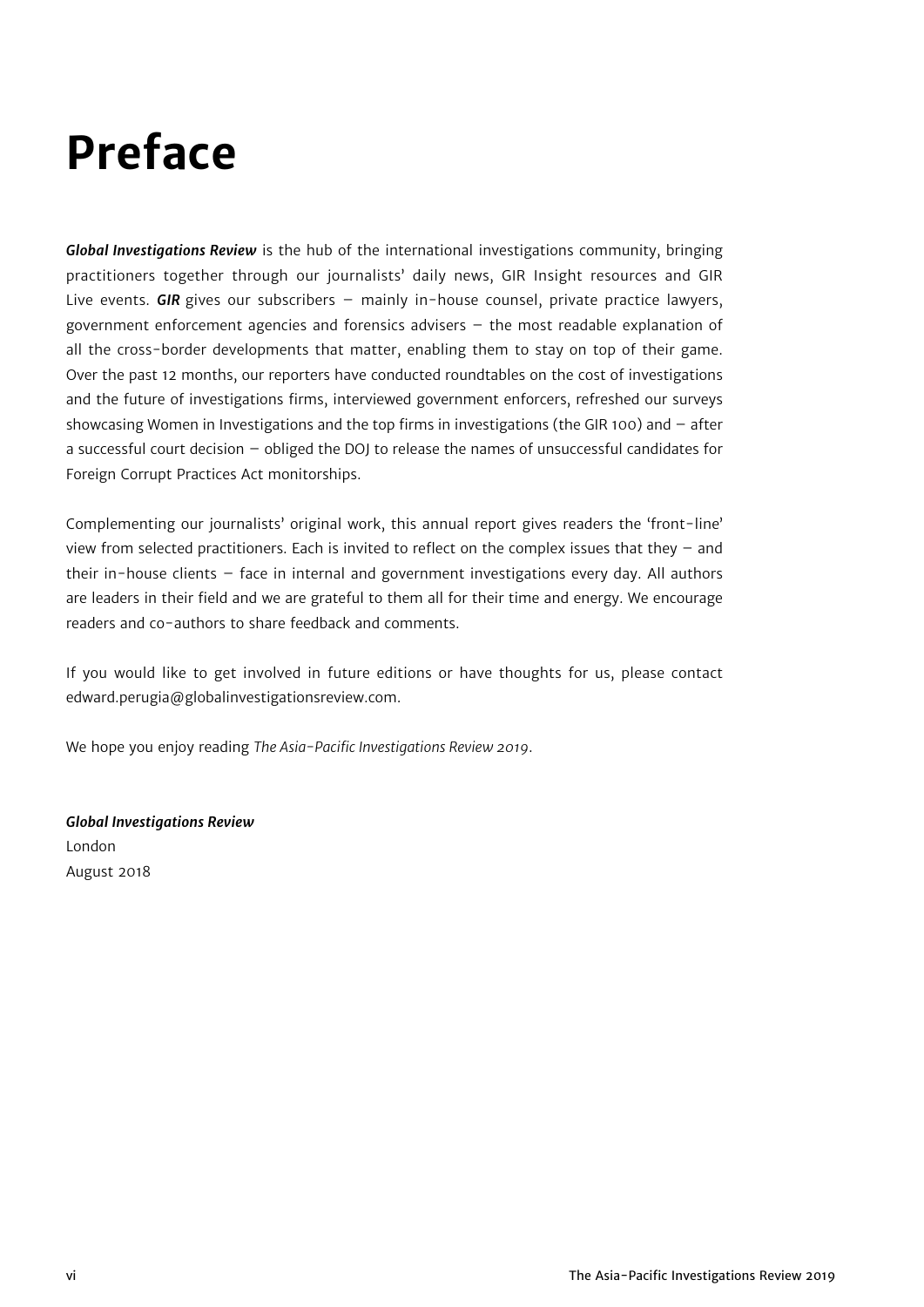# **Australia: An Increasingly Global Approach**

# Dennis Miralis and Phillip Gibson

Nyman Gibson Miralis

Traditionally, investigations by Australian government agencies were limited to individuals and corporations operating within Australia's geographical borders. The rise of globalisation, however, has necessitated a change to the nation state-based approach. Today, Australian government agencies are increasingly required to be involved in cross-border investigations, often working collaboratively with their international counterparts in parallel investigations. One of the main drivers behind this change has been the internationalisation of commerce and the subsequent increase in 'borderless crimes' such as money laundering, tax evasion, e-commerce fraud, corruption, bribery, cybercrime and terrorism financing.

This article surveys the major Australian government agencies involved in such investigations, with a particular focus on their increasing need to adopt a global approach to fulfil their ultimate mandate: to protect Australians from criminal threats, including international ones.

# The 2017 Australian Foreign Policy White Papers

The 2017 Australian Foreign Policy White Papers were released on 23 November 2017 and are considered to convey Australia's current position in relation to international engagement. The White Papers also present a strategic framework for maximising Australia's international influence and securing the nation's future foreign interests. The Australian government has long recognised the increasing extraterritorial dimension of criminal law. The rise of globalisation and technology has resulted in crime transcending Australia's jurisdictional borders, and has had a significant impact on the way criminal syndicates and enterprises operate. Indeed, the White Papers note that 70 per cent of Australia's serious criminal threats have an international dimension.

In acknowledging that organised crime does not remain static, the methods in which law enforcement agencies operate both domestically and internationally is forced to continuously adapt. To this end, the Australian government's ability to combat transnational crime rests on increased collaboration between domestic agencies as well as effective cooperation between international government partners. Australia aims to increase bilateral and regional law and justice, diplomatic engagement, and border protection to assist in the prevention, investigation and prosecution of transnational organised crime. Vital to this objective is the stated ambition to increase cooperation with regional states including China, Indonesia, Malaysia, the Philippines, Thailand and Vietnam. Specific examples of such cooperation include the Pacific Police Development Program and the Jakarta Centre for Law Enforcement Cooperation. Australia intends to continue its leadership in promoting global standards in combating money laundering, terrorism financing and corruption. In the advancement of this agenda, Australia's continued involvement in the United Nations Convention against Corruption and Office on Drugs and Crime is considered vital.

#### The Australian Federal Police

The Australian Federal Police (AFP) is Australia's national enforcement policing body, tasked with enforcing the Commonwealth criminal law, which includes the offences foreign bribery, cybercrime, tax evasion, terrorism financing and money laundering.

In 2017, the AFP published its International Engagement 2020 and Beyond report. International engagement means activity that is undertaken with foreign governments and foreign law enforcement partners to protect a country's national interests.

The AFP states that the purpose of its international engagement is 'to take the fight against crime offshore, and to protect Australians and Australia's national interests by working in partnership with state, territory and foreign law enforcement agencies to detect, deter, prevent and disrupt crime at its point of origin or transit'. This represents a significant shift in the AFP's approach.

According to the report, the following statistics reflect the need for the AFP to engage with international law enforcement agencies:

- around 70 per cent of Australia's serious criminal targets live or have links to overseas;
- fraud is said to cost Australia more than A\$6 billion each year;
- cybercrime costs more than A\$2 billion annually, and with changing technologies and automation this will only increase;
- the global cost of crime is about A\$3 trillion and this will continue to grow; and
- there has been a 120 per cent increase in terrorism incidents globally since 2010.

In accordance with this new approach, the AFP works with global law enforcement and intelligence partners such as Interpol and Five Eyes, as well as global non-law enforcement such as the UN and foreign governments, to further their investigations where Australian interests are affected.

# Task Force Eligo: an example of the future of government investigations in Australia

A recent operational example of an AFP task force that demonstrates the way in which this is occurring is Task Force Eligo.

The Eligo National Task Force commenced in December 2012 as a special investigation led by the Australian Crime Intelligence Commission (ACIC) into the use of alternative remittance and informal value transfer systems by serious and organised crime.

As at January 2014, it had resulted in the seizure of more than A\$580 million worth of drugs and assets, including A\$26 million in cash. The Task Force was made up of the ACIC, the Australian Transactions Reports and Analysis Centre (AUSTRAC) and the AFP. It was supported by state and territory law enforcement, key Commonwealth agencies and major international law enforcement bodies, including from the United States, the United Kingdom, Canada and New Zealand.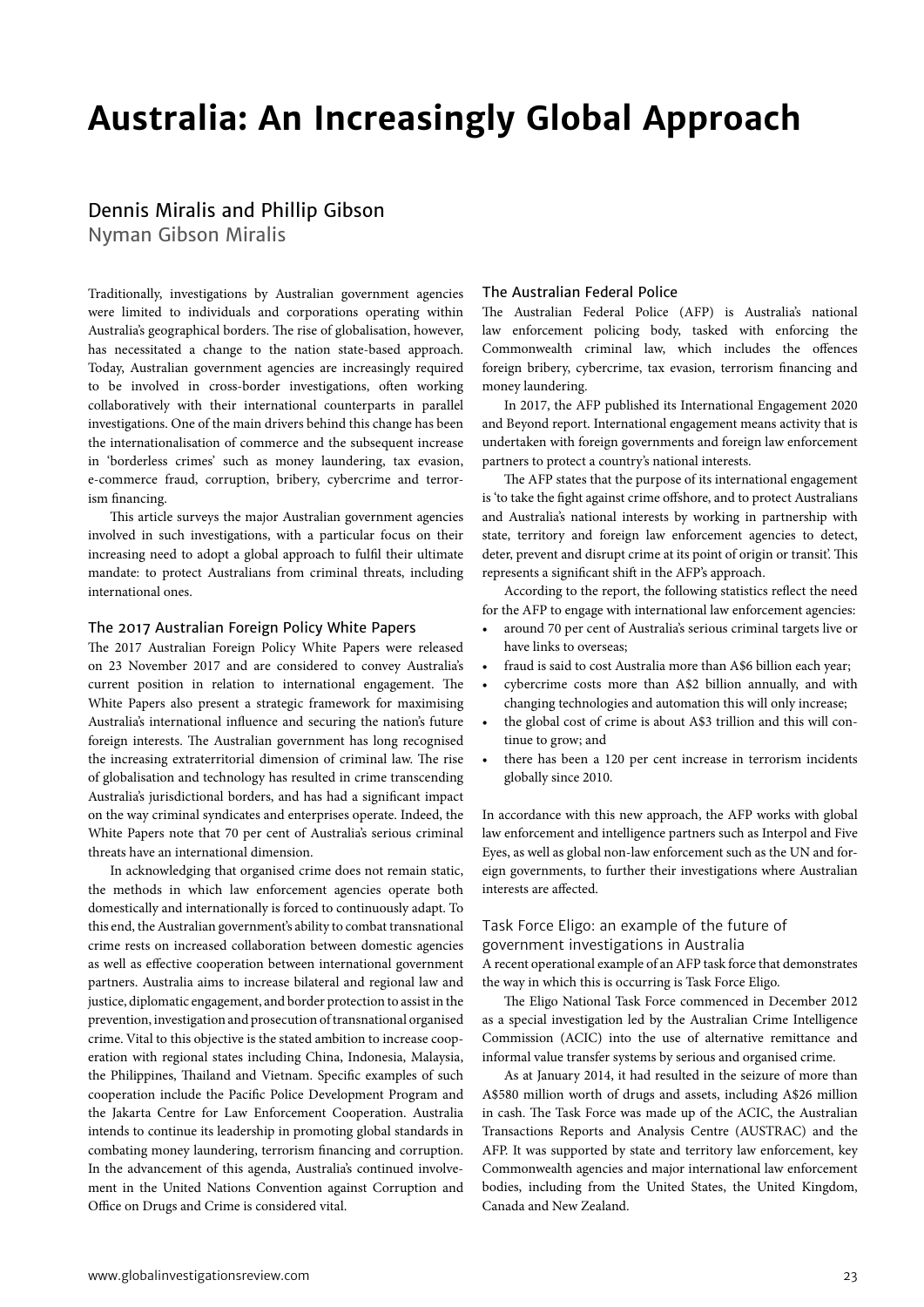# The AFP: its global investigative footprint and internationalist policy

Additionally, the AFP has strategically placed liaison officers, police advisers and missions in five regions across the globe, each with a regional manager. The regional managers are responsible for overseeing and providing strategic leadership and guidance for senior liaison officers and advisers and implementing region-wide law enforcement areas of emphasis and responsibilities. The posts within each region have responsibility for a number of countries within that region.

According to the AFP, the international operations portfolio assists the AFP in the disruption of crime offshore through:

- disruption of transnational serious and organised crime (including terrorism);
- security and stabilisation missions to achieve regional stability and contribute to global order;
- international engagement and liaison; and
- capability development missions and activities.

The AFP now has over 300 personnel located in more than 52 locations throughout the regional areas of Asia, South East Asia, the Americas, Europe, the Middle East and Africa, and the Pacific catchment.

The AFP describes its increasing internationalist approach to investigations by referencing the following three principles:

- collaboration brokering collaboration with international law enforcement agencies to drive investigations and support bilateral or multilateral cooperation;
- intelligence gathering collecting and exchanging criminal intelligence in support of international law enforcement efforts; and
- capacity building enhancing the capacity and the capability of international law enforcement agencies to combat transnational crime.

Conforming with this approach, in 2015 the AFP and FBI signed a memorandum of understanding (MoU) that focuses on the collaboration between them in addressing terrorism, illicit drugs, money laundering, illegal firearms trafficking, identity crime, cybercrime and transnational economic crime.

The MoU – called 'Combating Transnational Crime, Combating Terrorism and Developing Law Enforcement Cooperation' – consolidates the AFP and FBI cooperation in the exchange of information, resources, and technical and forensic capabilities.

The AFP has signed similar memoranda with many other countries, and additionally relies on Europol and Interpol for assistance with its investigations.

### AUSTRAC

AUSTRAC is Australia's anti-money laundering and counterterrorism financing regulator, and Australia's specialist financial intelligence unit (FIU) responsible for identifying threats and criminal abuses in the financial system. AUSTRAC's powers are set out in the Anti-Money Laundering and Counter-Terrorism Financing Act 2006 (Cth) and the Financial Transactions Reports Act 1988 (Cth).

As AUSTRAC primarily receives and analyses financial information, the resulting financial intelligence is disseminated to revenue, law enforcement, national security, human services, regulatory and other partner agencies in Australia and overseas.

By identifying potential money laundering and terrorism money laundering cases, AUSTRAC plays a vital role in helping partner

agencies to detect money laundering and terrorism-financing activity, investigate financial crimes (including tax evasion) and secure prosecutions. This supports national priorities to protect Australia's security, apprehend criminals, protect the integrity of Australia's financial markets and maximise revenue collection. Recently, the Commonwealth Bank of Australia (CBA) and AUSTRAC reached an agreement whereby the CBA is required to pay A\$700 million, after it admitted to 53,750 breaches of the Anti-Money Laundering and Counter-Terrorism Financing Act. This is the largest civil penalty in Australian corporate history and reflects the magnitude of CBA's non-compliance.

AUSTRAC recognises that the transnational nature of money laundering and terrorism financing requires a coordinated global response and therefore engages in a two-way exchange of information and intelligence with other FIUs all over the world. The information shared relates to financial transactions, financial intelligence, anti-money laundering and counter-terrorism financing and general anti-money laundering and counter-terrorism financing issues and statistics. The benefits of exchanging this information is that it assists international counterparts with their anti-money laundering and counter-terrorism financing regulation, while also helping law enforcement agencies track the international movements of proceeds of crime.

AUSTRAC also works in conjunction with:

- the Financial Action Task Force (FATF), which is an intergovernmental body focused on fighting money laundering, terrorism financing and other related threats to the integrity of the international financial system;
- the Egmont Group of Financial Intelligence Units, which is made up of international FIUs and provides a global network for enhancing cooperation among FIUs, especially in the areas of information exchange, training and sharing of knowledge and expertise; and
- the Asia/Pacific Group on Money Laundering, which is the FATF-style regional body for the Asia-Pacific region.

The most basic requirement for the dissemination of information to international partners is for the CEO of AUSTRAC to be satisfied, in accordance with section 132 of the Anti-Money Laundering and Counter-Terrorism Financing Act 2006 (Cth), that:

- the foreign government requesting the information has provided requisite undertakings as set out in section 132(1)(a) of the Act; and
- it is appropriate to release the information in all the circumstances.

AUSTRAC also requests the provision of information that it requires from foreign governments. When considering the appropriateness of information release, the CEO is required to take into account such factors as Australia's domestic and international obligations to combat money laundering, maintaining international relations, and reducing crime nationally and internationally.

Generally, information is only passed on to members of the Egmont Group of Financial Intelligence Units, the international organisation aimed at facilitating cooperation between relevant agencies to combat terrorism financing and money-laundering internationally. If a foreign state is not a member of the Egmont Group, satisfactory circumstances for the exchange of information must exist.

Commonly, AUSTRAC will liaise with international law enforcement bodies and agencies regarding the traceability of proceeds of crime. Of particular concern to international law enforcement is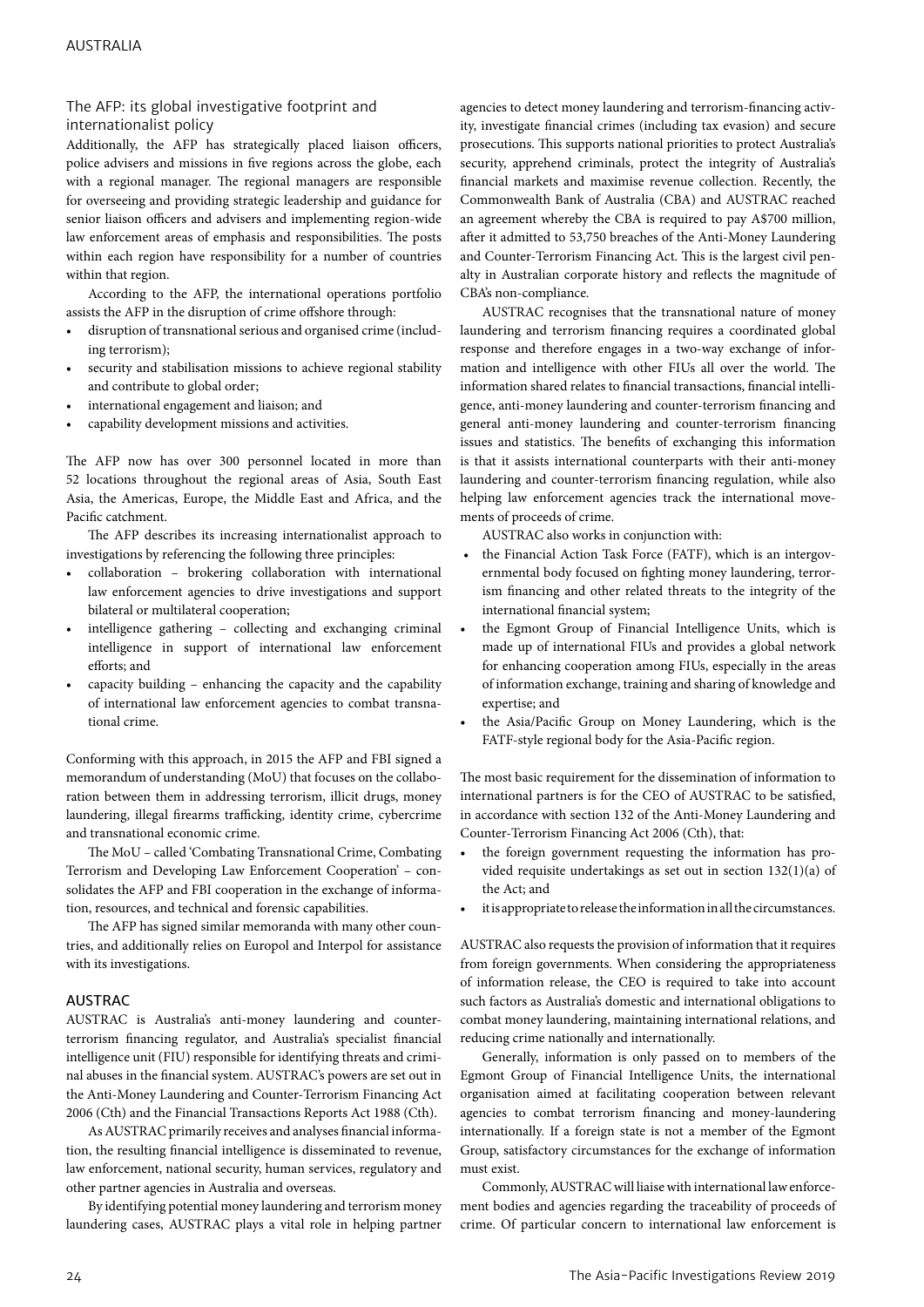the proliferation of Bitcoin and other cryptocurrency transactions, which are widely considered to be used for illegal purposes. The anonymity that exists in the cryptocurrency realm is what makes it difficult for law enforcement agencies to identify and track users.

In responding to this problem, the Australian government recently passed the Anti-Money Laundering and Counter-Terrorism Financing Amendment Bill 2017. The amendments took effect in April 2018. Under the legislative amendments, AUSTRAC will have the power to monitor all digital currency exchanges within Australia's borders with the aim of ensuring that the transactions are not being used for money laundering or terrorism-related activities. AUSTRAC will do this by requiring all digital currency exchange providers operating in Australia to register with AUSTRAC and meet the Australian government's AML/CTF obligations. Digital currency exchange providers will have to collect information to establish a customer's identity, monitor transactional activity, and report to AUSTRAC transactions or activity that is suspicious or involves amounts of cash over A\$10,000. As a result of the legislative amendments, digital currencies will be treated the same way as physical cash in a bank with regard to money laundering and activities suspected to be linked to terrorism financing.

Any company caught operating an unregistered digital exchange will be held criminally liable. The penalties start at a two-year jail term or a fine of A\$105,000 for failure to register, and range up to seven years in jail, and a A\$2.1 million fine for corporations or a A\$420,000 fine for individuals, for more serious offences. The introduction of these new regulations will enhance the abilities of the Australian government to more comprehensively investigate emerging crimes such as money laundering through the use of cryptocurrency, as well as cybercrime, on an international scale.

#### The ACIC

The ACIC is Australia's national criminal intelligence agency with 'specialist investigative capabilities'. The ACIC is the only agency in Australia that is exclusively focused on combating serious and organised crime.

The ACIC has a remit for 'specialist investigative capabilities', which involves:

- collecting criminal intelligence from partner agencies and combining it to create a comprehensive national database;
- utilising coercive powers (similar to a Royal Commission) to obtain information where traditional law enforcement methods have not been effective;
- acquiring strategic intelligence products to support in decisionmaking, strategic targeting and policy development; and
- implementing a national target management framework to guide law enforcement in establishing and sharing organised crime priorities and targets. This is particularly useful for dealing with multi-jurisdictional serious and organised crime investigations.

In 2017, the ACIC released its Organised Crime in Australia 2017 Report. The report consistently reiterates that organised crime in Australia is 'transnational in nature, technology enabled and increasingly functions as a business: employing professionals and outsourcing key activities such as money laundering'.

Indeed, the National Organised Crime Response Plan 2015–2018 recognises that the threat of serious and organised crime is becoming increasingly transnational in nature. Accordingly, the ACIC frequently collaborates with international governments and law enforcement agencies to provide a coordinated response to the threat of transnational crime.

A recent example was the Vestigo Task Force (Vestigo), which was authorised in November 2016 to address transnational serious organise crime activities impacting adversely on the national interests of Australia and the countries of overseas partners. The task force was supported by commonwealth, state and territory partners, along with a number of international partners including the Five Eyes Law Enforcement Group. Vestigo provided a framework for the ACIC to enhance its international engagement and collaboration in response to the threat posed by high-risk serious and organised crime entities based overseas.

In the area of financial crime, the Serious Financial Crime Taskforce (SFCT) was created as a multi-agency taskforce that forms part of the AFP-led Fraud and Anti-Corruption Centre and relies on the ACIC's unique investigative capabilities. The SFCT was established to bring together the knowledge, resources and experiences of federal law enforcement and regulatory agencies to identify and address serious and complex financial crimes. The SFCT targets activities that occur both within Australia and in foreign jurisdictions. It works closely with international partner agencies, both law enforcement and regulators, governments and organisations across the globe, including countries that are subject to Australia's bilateral tax treaties and tax exchange agreements. The main operational focus of the task force is abusive use of secrecy jurisdictions, trust fraud and international tax evasion fraud.

## The Australian Security and Investments Commission

The Australian Security and Investments Commission (ASIC) exercises its powers under the ASIC Act to regulate many aspects of Australia's corporate, market and financial sectors. ASIC possesses the discretion to investigate potential breaches of law committed by the financial entities within its oversight. However, before initiating a formal investigation, ASIC must first undertake a consideration of multiple factors. If a matter falls within ASIC's regulatory responsibility, it will be assessed to determine whether a formal investigation should be held. This includes consideration of the harm suffered by consumers, potential benefits of pursuing the misconduct in contrast with the expense, level of misconduct available on the evidence and any alternative courses of action such as surveillance.

While primarily responsible for regulating Australia's corporate, market and financial sectors, the nature of the modern global economy requires ASIC to work internationally with foreign agencies, as many Australian financial market participants undertake cross-border transactions.

ASIC and other international regulators cooperate by sharing information to assist each other with the supervision of markets and enforcement of regulation. This is done in accordance with the memoranda of understanding ASIC has with other regulators, the International Organization of Securities Commission's Multilateral Memorandum of Understanding and staff secondments with fellow members of the International Organization of Securities Commissions (IOSCO).

ASIC also works closely with a range of international organisations, foreign regulators and law enforcement agencies, and makes and receives international requests in relation to investigations, compliance and surveillance, policy research, delegations and licensing and due diligence, and general referrals.

Furthermore, ASIC participates in a number of important international regulatory forums including IOSCO and is a signatory to international cooperation agreements including the IOSCO Multilateral Memorandum of Understanding (MMoU) and numerous bilateral memoranda of understanding.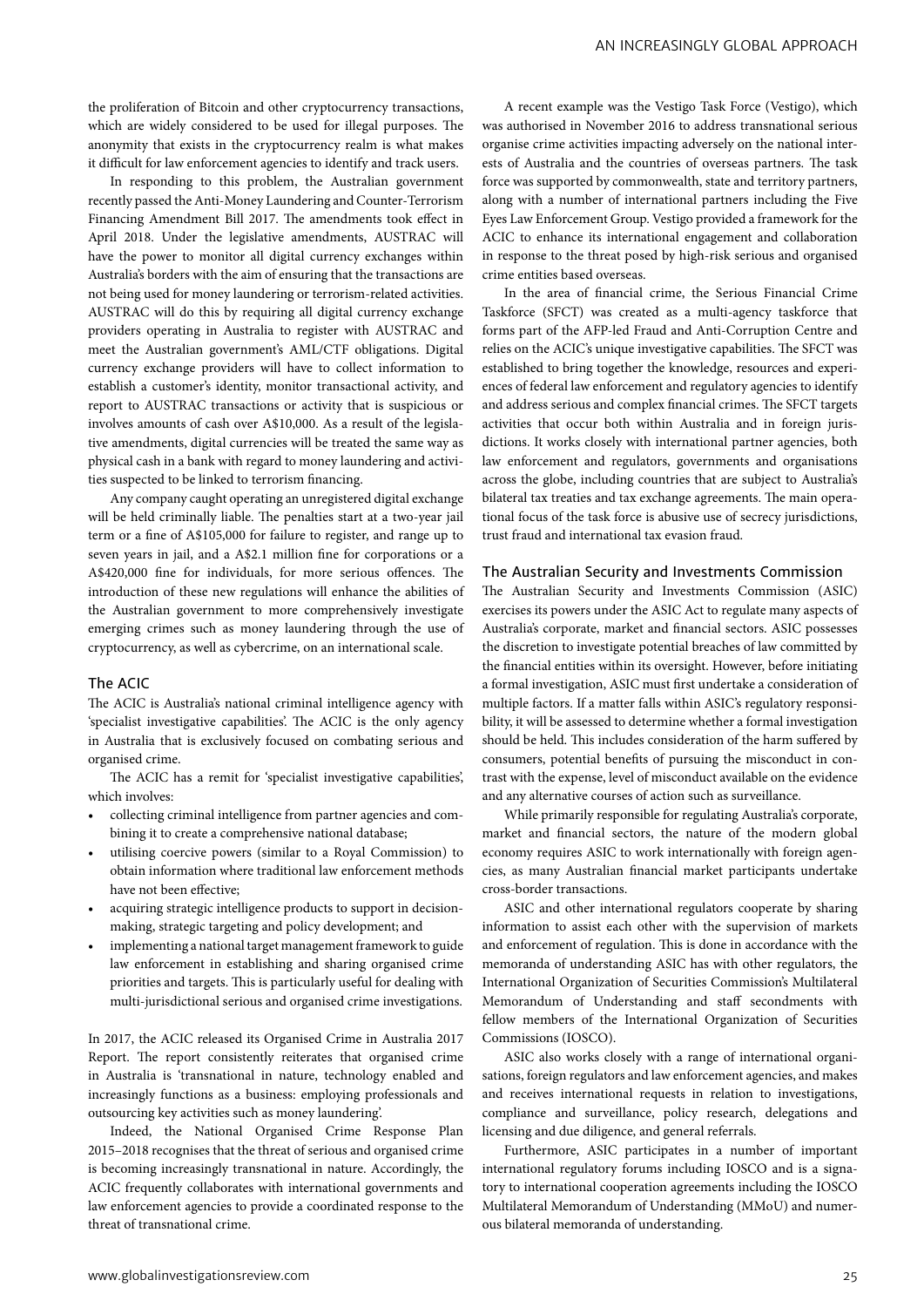Many international organisations and foreign regulators make requests for assistance under international cooperation agreements including the IOSCO MMoU and other bilateral Memoranda of Understanding. Where authorised, ASIC uses the Mutual Assistance In Business Regulation Act 1992 to exercise compulsory powers to obtain documents, information or testimony on behalf of foreign regulators.

The MMoU sets an international benchmark for cross-border cooperation. Established in 2002, it has provided securities regulators with the tools for combating cross-border fraud and misconduct that can weaken global markets and undermine investor confidence. The MMoU represents a common understanding among its signatories of how they should consult, cooperate and exchange information for the purpose of regulatory enforcement regarding securities markets. Information requests can be made when authorities are in the process of investigating offences relating to the following activities under the relevant laws and regulations of the jurisdictions in question:

- insider dealing and market manipulation;
- misrepresentation of material information and other fraudulent or manipulative practices relating to securities;
- derivatives the solicitation and handling of investor funds and customer orders; and
- the registration, issuance, offer or sale of securities and derivatives.

# ASIC Enforcement Review: strengthening penalties for corporate and financial sector misconduct

The ASIC Enforcement Taskforce Review Position Paper 7 is a paper that identified key problems with the penalties regime as it currently stands in the Australian Securities Investment Commission Act 2001 (Cth). One of the key areas of reform sought by ASIC is in the area of disgorgement , which is a restitution claim, meaning that it is designed to prevent an accused person's unjust enrichment by ensuring that the accused must repay any gains he, she or it has made based on illegal activities. This is usually calculated by measuring the plaintiff or claimant's loss and compensating he, she or it for that loss based on the defendant's gain. There is a danger that a disgorgement order could punish an offender twice for criminal conduct. For example, an insider trader may be ordered to disgorge not only the unlawful gains he, she or it has accrued to the injured party directly, but also to disgorge any benefit that has accrued to any third party whose gains could be attributed to the insider trader's conduct. In this type of situation, ASIC, as a government regulator, acts in the public interest in seeking to remedy the harm done to the public at large rather than standing in the shoes of an injured party.

### The Banking Royal Commission

The Royal Commission into Misconduct in the Banking, Superannuation and Financial Services Industry was established on 14 December 2017. The Commissioner is the Honourable Kenneth Hayne AM QC (a former High Court Justice). The Commission was established after a number of indiscretions of the 'big four' banks (Commonwealth Bank of Australia, National Australia Bank, Australia and New Zealand Banking Group, and Westpac) that led to customers feeling frustrated and aggrieved with the banks' perceived rampant profiteering, fee gouging and disregard for the law.

Since the commencement of the Royal Commission, the banks have been accused of providing unsound financial advice, denying legitimate insurance claims to customers, rigging interest rates and currency markets, circumventing the Anti-Money Laundering legislation and engaging in fee gouging. The Commissioner is required to submit an interim report of its findings no later than 30 September 2018, with a final report to be provided by 1 February 2019.

# The Australian Competition and Consumer Commission

The Australian Competition and Consumer Commission (ACCC) is an independent commonwealth statutory authority whose principal role is to enforce the Competition and Consumer Act 2010. Most of the ACCC's enforcement work is conducted under the provisions of the Competition and Consumer Act 2010 (the Act).

Similar to many regulators, the ACCC uses a range of compliance tools to prevent breaches of the Act, including business and consumer education, and working closely with stakeholders and other agencies. However, the Act also provides the ACCC with a range of enforcement remedies, including court-based outcomes and court-enforceable undertakings.

In addition to this, the ACCC has increasing international capabilities to assist it with its investigations, including memoranda of understanding and treaties with multiple countries for the exchange of information in cross-border investigations, particularly with respect to cartel conduct and consumer scams and frauds. The ACCC has stated its objectives for its international remit in the following terms:

- assist with cross-border investigations and build the necessary international relationships and processes to promote this cooperation;
- enhance the skill set of its staff by building partnerships with international counterpart agencies to share and develop knowledge; and
- assist other countries, particularly in the Asia-Pacific region, to build effective competition and consumer protection systems and appropriate frameworks for economic regulation.

The ACCC is therefore part of the International Competition Network, the Organisation for Economic Cooperation and Development, the Asia-Pacific Economic Cooperation, the Seoul Competition Forum and the International Consumer Protection and Enforcement Network (ICPEN), which is an informal network established to encourage international cooperation among agencies and the sharing of information about cross-border commercial activities that may affect consumer interests.

The ACCC is also part of a global effort of 34 nations to better combat e-commerce issues faced by consumers, including online scams. This is an initiative launched in the UK by ICPEN to help law enforcement authorities, including the ACCC, gather and share cross-border consumer complaints that can be used to investigate and take action against legitimate and illegitimate businesses engaged in e-commerce, and particularly online scammers.

The ACCC also has extensive powers to investigate international cartels and may:

- compel any person or company to provide information about a suspected breach of the law, including providing documents or giving verbal evidence;
- seek search warrants from a magistrate and execute these on company offices and the premises of company officers; or
- notify the AFP, which in certain circumstances collects evidence using phone taps and other surveillance devices.

On 15 August 2014, the ACCC and the Commonwealth Director of Public Prosecutions (CDPP) signed an MoU regarding serious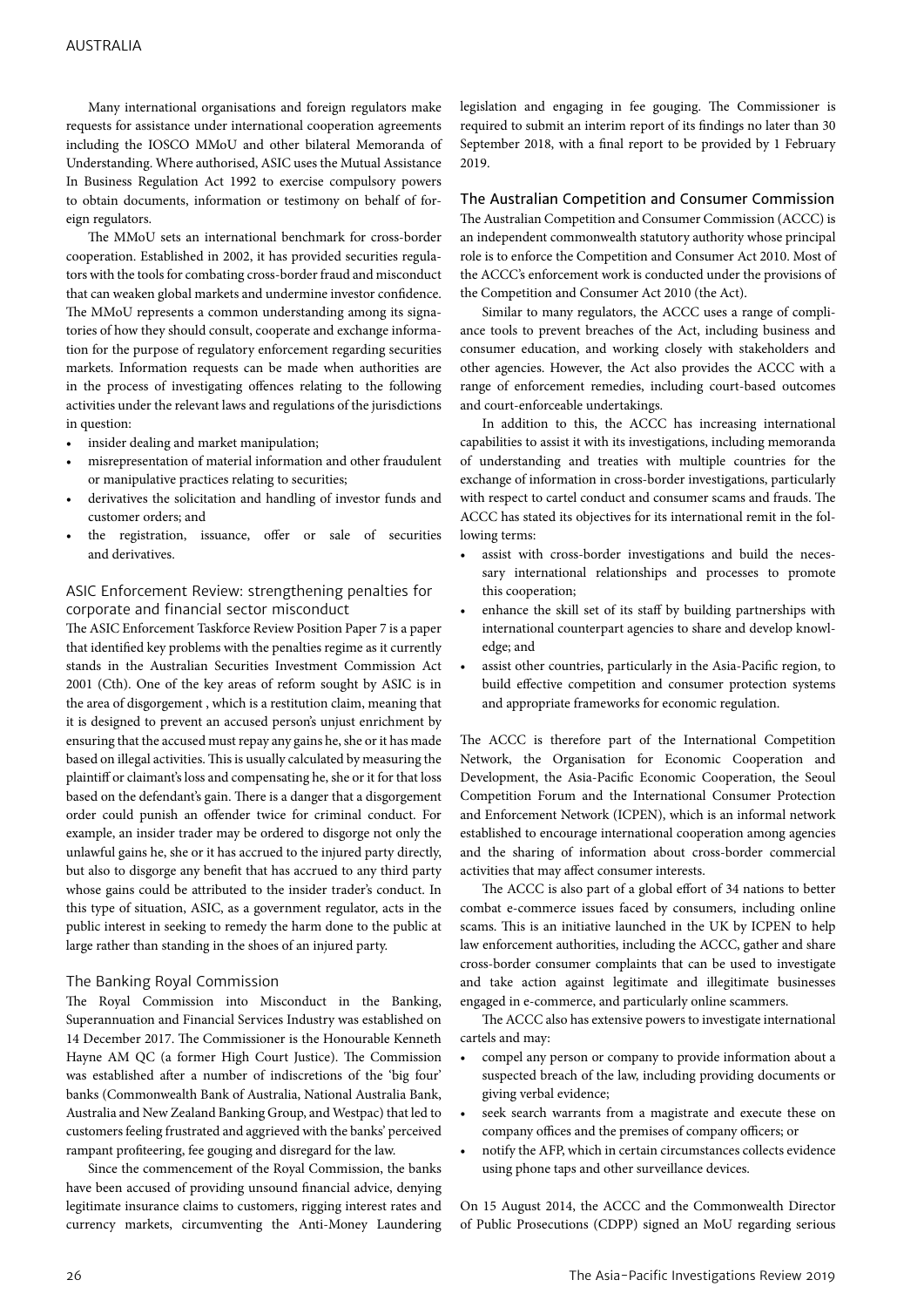cartel conduct. The ACCC is responsible for investigating cartel conduct, managing the immunity process and referral of serious cartel conduct to the CDPP for consideration for prosecution. The CDPP is responsible for prosecuting offences against commonwealth law, including serious cartel offences, in accordance with the Prosecution Policy of the Commonwealth.

#### The Department of Home Affairs

The Department of Home Affairs (the Department) was established on 20 December 2017. The creation of the Department was in response to a governmental review of Australia's intelligence operations. The Department incorporated the former Department of Immigration and Border Protection. It also subsumed, from the Attorney-General's Department, critical areas of national security, emergency management and criminal justice functions. Critically, the Department also assumed responsibilities of key Australian agencies including ASIO, the Australian Federal Police, the Australian Border Force, the Australian Criminal Intelligence Commission and AUSTRAC.

The Department of Home Affairs' primary function is to provide coordinated strategic and policy leadership for Australia's national security policy and operations. This includes coordinating Australia's counterterrorism policies with overseas agencies and coordinating with overseas agencies in relation to potential cybercrime and cyberthreats. The Department of Home Affairs also has a portfolio that focuses on immigration and migration policies, including border security, entry, stay and departure arrangements for non-citizens, and customs and border control (apart from quarantine and inspection).

### The Australian Tax Office

The Australian Tax Office (ATO) is an Australian government statutory agency and the principal revenue collection body for the Australian government. The ATO is responsible for administering the Australian federal taxation system, superannuation legislation and other associated matters. It conducts its own investigations and also works closely with partner agencies both domestically and abroad. When the ATO decides to bring a criminal prosecution, it is generally the CDPP that conducts the proceedings.

According to the ATO, revenue collection agencies around the world are increasingly sharing intelligence and expertise in financial investigations to fight tax evasion and organised tax crime. Australia's network of more than 100 information-sharing agreements enabled the ATO to raise assessments totalling around A\$255 million in the 2014–2015 financial year.

Income concealed offshore, poor transparency of offshore activities and practical difficulties associated with getting information about a taxpayer's offshore activities all present risks for the international tax system.

To address these, the ATO states that it works with governments and organisations around the world to fight tax evasion and crime on a global scale through accessing information and resources from private and government sources, participating in information sharing, intelligence gathering, analytics, investigations and audits with international tax administrations, using Australia's bilateral tax treaties and the multilateral convention on mutual administrative assistance in tax matters, working with domestic partner agencies through the SFCT, entering into information exchange agreements

and obtaining information from countries previously regarded as secrecy jurisdictions, and working with AUSTRAC, with its enhanced capability to detect, monitor and report international transactions.

Additionally, the ATO collaborates with international revenue agencies bilaterally, and through groups and forums such as:

- The Organisation for Economic Co-operation and Development (OECD), which brings together more than 30 governments from across the globe and where the ATO participates in the Taskforce on Tax Crimes and Other Crimes, including money laundering and bribery, by sharing experiences and examining specific tax and crime risks.
- The Global Forum was originally established in 2001 by OECD and non-OECD countries to tackle the use of secrecy jurisdictions. The forum's primary focus is to exchange information and to develop the international standard of transparency. The forum now includes 122 members, making it the largest tax group in the world.
- The Joint International Taskforce on Shared Intelligence and Collaboration (JITSIC) network brings together 30 of the world's national tax administrations to find ways to more effectively deal with tax avoidance. The JITSIC network offers a platform that enables its members to actively collaborate within the legal framework of effective bilateral and multilateral conventions and tax information exchange agreements – sharing their experience, resources and expertise to tackle risks and issues that affect member nations.

The ATO also works with other government agencies, Australian law enforcement, industry and overseas counterparts to share data, intelligence and expertise in the fight against tax crime. Some organisations (such as banks, employers, health insurers and other government agencies) have a legal obligation to report information to be used for taxation purposes. This is known as legislated tax collection.

The ATO exchanges information with its international treaty partners to ensure correct reporting of income earned overseas by Australian residents and income earned in Australia by foreign residents and also works with governments and organisations around the world to fight tax evasion on a global scale. Australia has a network of international treaties and information exchange agreements with over 100 jurisdictions.

#### The Mutual Assistance in Criminal Matters Act

In addition to the informal agreements and MoUs between Australian government agencies and their international counterparts, the Australian government can also rely on the Mutual Assistance in Criminal Matters Act 1987 (Cth) (the Mutual Assistance Act), which provides formal mechanisms for the provision of and receiving of international assistance in criminal matters.

### Conclusion

Government investigations in Australia are becoming more complex and international in response to increased globalisation. Australian government agencies and regulators have therefore sought to respond by forming formal and informal collaborations with their international counterparts to allow them to properly perform their investigations without being impeded by difficulty accessing evidence and data held in foreign jurisdictions.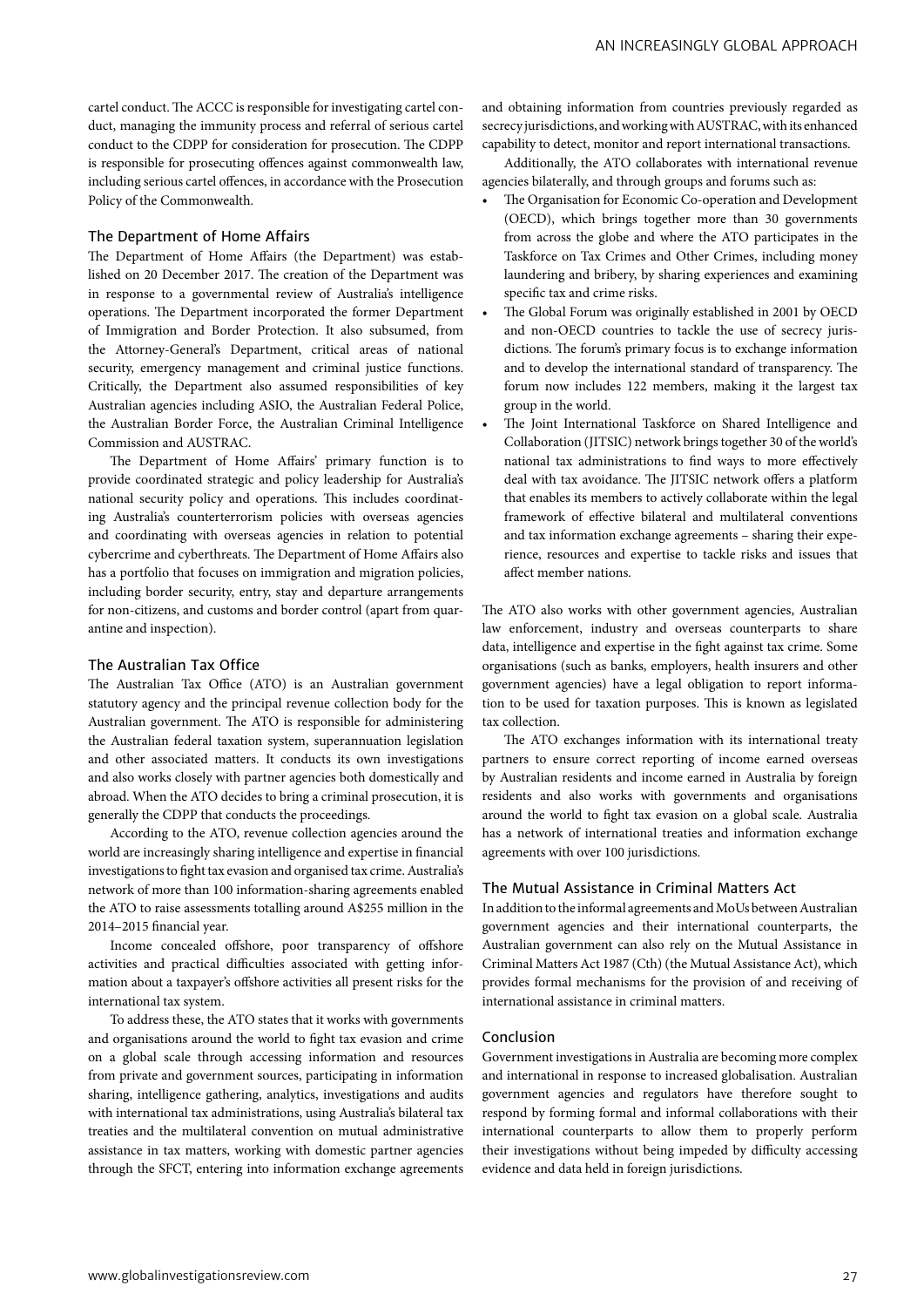

Dennis Miralis Nyman Gibson Miralis

Dennis Miralis is a leading Australian defence lawyer who acts and advises in complex domestic and international criminal law matters in the following areas: white-collar and corporate crime; money laundering; serious fraud; cybercrime; international asset forfeiture; international proceeds of crime law; bribery and corruption law; transnational crime law; extradition law; mutual assistance in criminal law matters; anti-terrorism law; national security law; criminal intelligence law; and encryption law.

He appears in all courts throughout Australia and regularly travels outside of Australia for complex international and transnational criminal law matters.



Phillip Gibson Nyman Gibson Miralis

Phillip Gibson is one of Australia's leading criminal defence lawyers, with over 30 years of experience in all areas of criminal law.

Phillip manages and advises on the most complex criminal cases. In the areas of traditional crime Phillip has acted in many serious drug matters and high-profile murder trials.

Phillip has vast experience in transnational cases across multiple jurisdictions often involving: assets forfeiture; money laundering and proceeds of crime; cybercrime; extradition; mutual assistance; white-collar crime; Royal Commissions; bribery and corruption; Interpol notices; international and national security law; and ICAC and Crime Commissions matters.

# **Nyman Gibson Miralis**

Level 9 299 Elizabeth Street Sydney NSW 2000 Australia Tel: +61 2 9264 8884

**Dennis Miralis** dm@ngm.com.au

**Phillip Gibson** pg@ngm.com.au

www.ngm.com.au

Nyman Gibson Miralis is an international award-winning criminal defence law firm based in Sydney, Australia. For over 50 years it has been leading the market in all aspects of general, complex and international crime, and is widely recognised for its involvement in some of Australia's most significant criminal cases.

Our international law practice focuses on white-collar and corporate crime, transnational financial crime, bribery and corruption, international money laundering, cybercrime, international asset freezing or forfeiture, extradition and mutual assistance law.

Nyman Gibson Miralis strategically advises and appears in matters where transnational crossborder investigations and prosecutions are being conducted in parallel jurisdictions, involving some of the largest law enforcement agencies and financial regulators worldwide.

Working with international partners, we have advised and acted in investigations involving the USA, Canada, the UK, the EU, China, Hong Kong, Singapore, Taiwan, Macao, Vietnam, Cambodia, Russia, Mexico, South Korea, British Virgin Islands, New Zealand and South Africa.